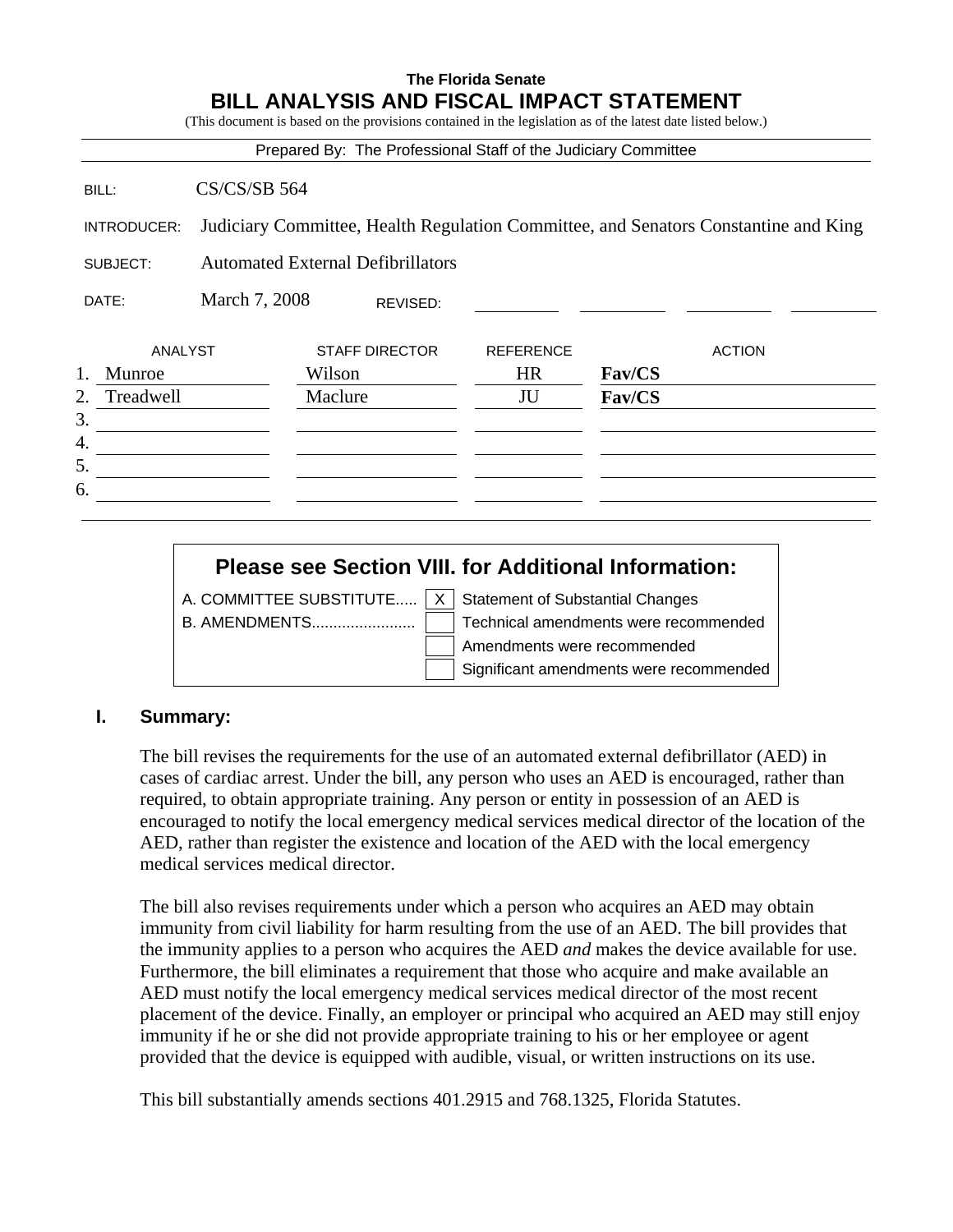### **II. Present Situation:**

### **Automated External Defibrillators**

The American Heart Association provides the following description of cardiac arrest:

"Cardiac arrest is the sudden, abrupt loss of heart function. The victim may or may not have diagnosed heart disease. . . .Sudden death (also called sudden cardiac death) occurs within minutes after symptoms appear."

Time is of the essence in responding to cardiac arrest because brain death begins in just 4 to 6 minutes. Cardiac arrest can be reversed if it is treated within a few minutes with an electric shock to the heart to restore a normal heartbeat – a procedure known as *defibrillation*. According to the American Heart Association, a victim's chances of survival are reduced by 7 to 10 percent with every minute that passes without defibrillation, and few attempts at resuscitation succeed after 10 minutes have elapsed. $<sup>2</sup>$ </sup>

An AED is an electronic device that can shock a person's heart back into rhythm when he or she is having a cardiac arrest. It can recognize a rhythm that requires a shock. It can advise the rescuer when a shock is needed. The AED uses voice prompts, lights, and text messages to tell the rescuer the steps to take. According to the American Heart Association, with early defibrillation of a person in cardiac arrest, the person's possibility of survival jumps to more than 50 percent.<sup>3</sup>

Florida law provides requirements for the use of an AED in cases of cardiac arrest, as follows:

- A user of an AED must obtain appropriate training, to include completion of a course in cardiopulmonary resuscitation or successful completion of a basic first aid course that includes cardiopulmonary resuscitation training, and demonstrated proficiency in the use of an AED;
- A person or entity in possession of an AED is encouraged to register with the local emergency medical services medical director the existence and location of the AED; and
- A person who uses an AED is required to activate the emergency medical services system as soon as possible upon use of the AED.<sup>4</sup>

### **Immunity under the Cardiac Arrest Survival Act**

The Cardiac Arrest Survival Act (the Act), provides immunity from civil liability for a person who uses or attempts to use an AED in a perceived medical emergency.<sup>5</sup> The Act defines "automated external defibrillator device" to mean a defibrillator device that:

 $\overline{a}$ 

<sup>&</sup>lt;sup>1</sup> The American Heart Association, http://www.americanheart.org/presenter.jhtml?identifier=4481 (last visited on February, 26, 2008).

 $^{2}$  *Id.* 

<sup>&</sup>lt;sup>3</sup>The American Heart Association, http://www.americanheart.org/presenter.jhtml?identifier=4483 (last visited on February, 26, 2008).

<sup>4</sup> Section 401.2915(2), F.S.

<sup>&</sup>lt;sup>5</sup> Section 768.1325, F.S.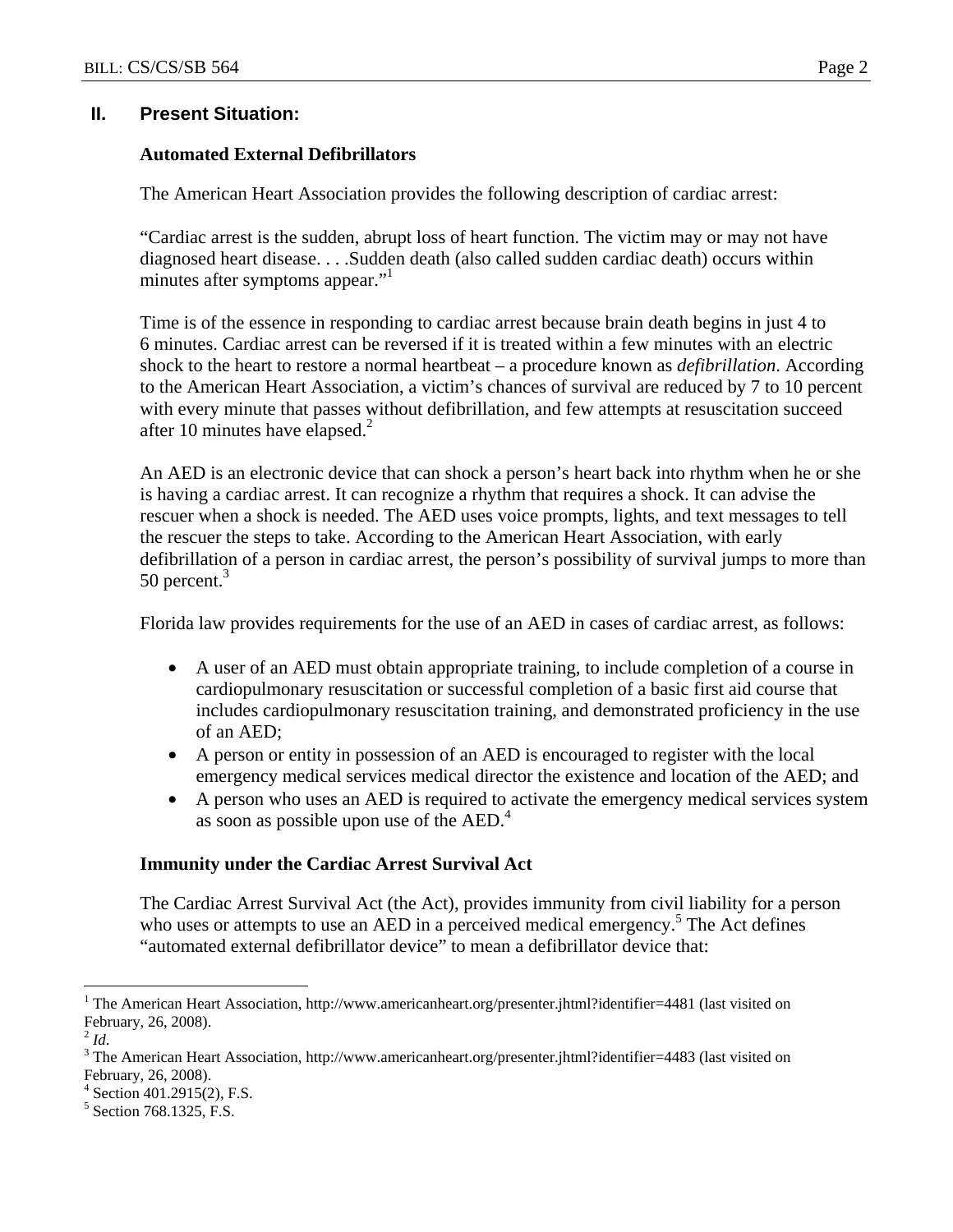- Is commercially distributed in accordance with the Federal Food, Drug, and Cosmetic Act;
- Is capable of recognizing the presence or absence of ventricular fibrillation, and is capable of determining without intervention by the user of the device whether defibrillation should be performed; and
- Upon determining that defibrillation should be performed, is able to deliver an electrical shock to an individual. $<sup>6</sup>$ </sup>

The Act provides immunity from civil liability to persons acquiring an AED unless any harm was due to the failure of the acquirer of the device to:

- Notify the local emergency medical services medical director of the most recent placement of the AED within a reasonable period of time after the AED is placed;
- Properly maintain and test the AED; or
- Provide appropriate training in the use of the AED to an employee or agent of the acquirer when the employee or agent was the person who used the AED on the victim, except such requirement of training does not apply if: the employee or agent was not an employee or agent who would have been reasonably expected to use the AED; or the period of time elapsing between the engagement of the person as an employee or agent and the occurrence of the harm, or between the acquisition of the AED and the occurrence of the harm in any case in which the AED was acquired after engagement of the employee or agent, was not a reasonably sufficient period in which to provide the training. $<sup>7</sup>$ </sup>

In addition, immunity under the Act does not apply to a person if:

- The harm involved was caused by that person's willful or criminal misconduct, gross negligence, reckless disregard or misconduct, or a conscious, flagrant indifference to the rights or safety of the victim who was harmed;
- The person is a licensed or certified health professional who used the AED while acting within the scope of the license or certification of the health professional and within the scope of the employment or agency of the professional;
- The person is a hospital, clinic, or other entity whose primary purpose is providing health care directly to patients, and the harm was caused by an employee or agent of the entity who used the device while acting within the scope of the employment or agency of the employee or agent;
- The person is an acquirer of the AED who leased the device to a health care entity, or who otherwise provided the AED to such entity for compensation without selling the device to the entity, and the harm was caused by an employee or agent of the entity who used the AED while acting within the scope of the employment or agency of the employee or agent; or
- The person is the manufacturer of the AED.<sup>8</sup>

 $\overline{a}$  $6$  Section 768.1325(2)(b), F.S.

<sup>7</sup> Section 768.1325(3), F.S.

<sup>8</sup> Section 768.1325(4), F.S.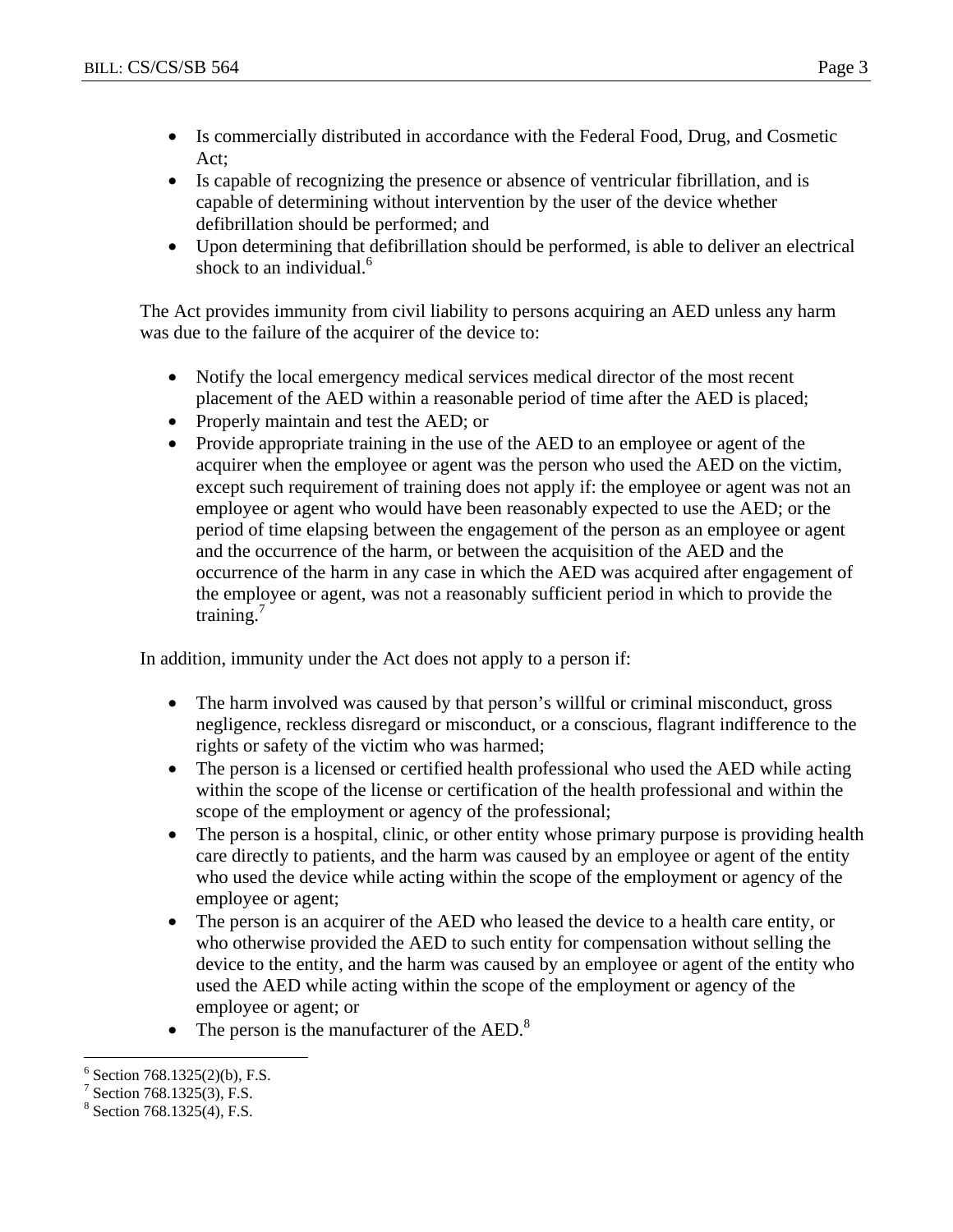### **Immunity under the Good Samaritan Act**

The Good Samaritan Act also provides immunity to any person that gratuitously renders medical care or treatment in direct response to an emergency.<sup>9</sup> More specifically, the Good Samaritan Act provides immunity from civil liability to:

- Any persons, including those licensed to practice medicine, who gratuitously and in good faith render emergency care or treatment either in direct response to emergency situations related to and arising out of a public health emergency declared pursuant to s. 381.00315, F.S., or a state of emergency which has been declared pursuant to s. 252.36, F.S., or at the scene of an emergency outside of a hospital, doctor's office, or other place having proper medical equipment. The immunity applies if the person acts as an ordinary reasonably prudent person would have acted under the same or similar circumstances.
- Any health care provider, including a licensed hospital providing emergency services pursuant to federal or state law. The immunity applies to damages as a result of any act or omission of providing medical care or treatment, including diagnosis, which occurs prior to the time that the patient is stabilized and is capable of receiving medical treatment as a nonemergency patient, unless surgery is required as a result of the emergency, in which case the immunity applies to any act or omission of providing medical care or treatment which occurs prior to the stabilization of the patient following surgery, or which is related to the original medical emergency. The act does not extend immunity from liability to acts of medical care or treatment under circumstances demonstrating a reckless disregard for the consequences so as to affect the life or health of another.
- Any health care practitioner who is in a hospital attending to a patient of his or her practice or for business or personal reasons unrelated to direct patient care, and who voluntarily responds to provide care or treatment to a patient with whom at that time the practitioner does not have a then-existing health care patient-practitioner relationship, and when such care or treatment is necessitated by a sudden or unexpected situation or by an occurrence that demands immediate medical attention, unless that care or treatment is proven to amount to conduct that is willful and wanton and would likely result in injury so as to affect the life or health of another. The immunity extended to health care practitioners does not apply to any act or omission of providing medical care or treatment unrelated to the original situation that demanded immediate medical attention.<sup>10</sup>

# **III. Effect of Proposed Changes:**

The bill amends s. 401.2915, F.S., to revise the requirements for the use of an automated external defibrillator (AED) in cases of cardiac arrest. Under the bill, all persons who use an AED are encouraged, rather than required, to obtain appropriate training. Additionally, persons who possess an AED are encouraged to notify the local emergency medical services medical director

1

<sup>&</sup>lt;sup>9</sup> Section 768.13, F.S.

<sup>10</sup> *Id.*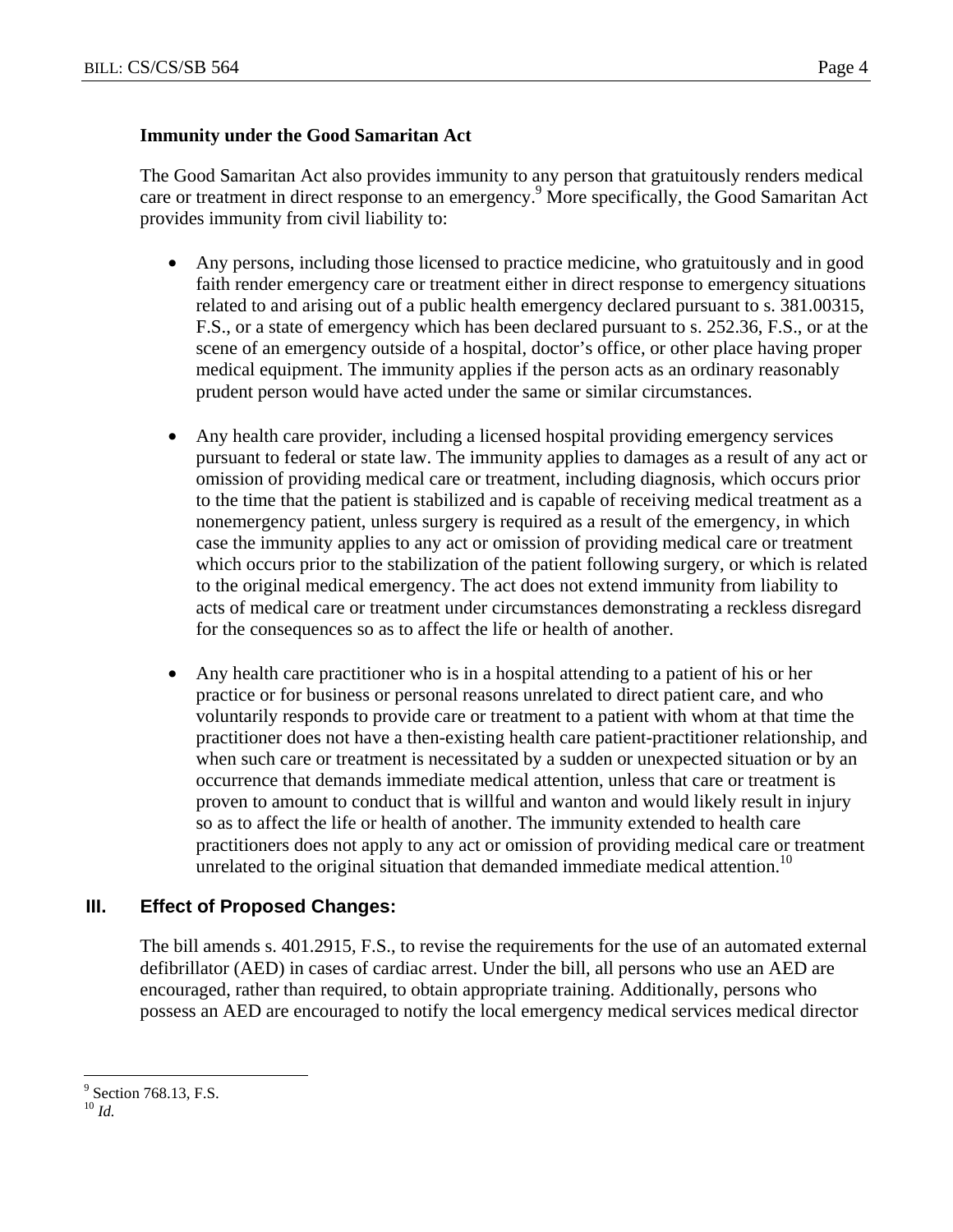of the location of the AED, rather than register the existence and location of the AED with the local emergency medical services medical director.

The bill also amends the Cardiac Arrest Survival Act, s. 768.1325, F.S., to revise the requirements under which the acquirer of an AED may obtain immunity from civil liability. Under the bill, a person is eligible for immunity based on acquiring the AED *and* making the device available for use, rather than based (under current law) solely on acquiring the AED. The bill eliminates an immunity requirement that any person who acquires an AED and makes it available for use must notify the local emergency medical services director of the most recent placement of the device. The bill also modifies the requirement that a person who acquires an AED and makes it available for use must provide appropriate training in order to enjoy immunity. The proposed change waives the training requirement if the device is equipped with audible, visual, or written instructions on its use, including any visual or written instructions posted on or adjacent to the device.

The effective date of the bill is July 1, 2008.

# **IV. Constitutional Issues:**

A. Municipality/County Mandates Restrictions:

The provisions of this bill have no impact on municipalities and the counties under the requirements of Article VII, Section 18 of the Florida Constitution.

B. Public Records/Open Meetings Issues:

The provisions of this bill have no impact on public records or open meetings issues under the requirements of Article I, Section 24(a) and (b) of the Florida Constitution.

C. Trust Funds Restrictions:

The provisions of this bill have no impact on the trust fund restrictions under the requirements of Article III, Subsection 19(f) of the Florida Constitution.

# **V. Fiscal Impact Statement:**

A. Tax/Fee Issues:

None.

B. Private Sector Impact:

None.

C. Government Sector Impact:

None.